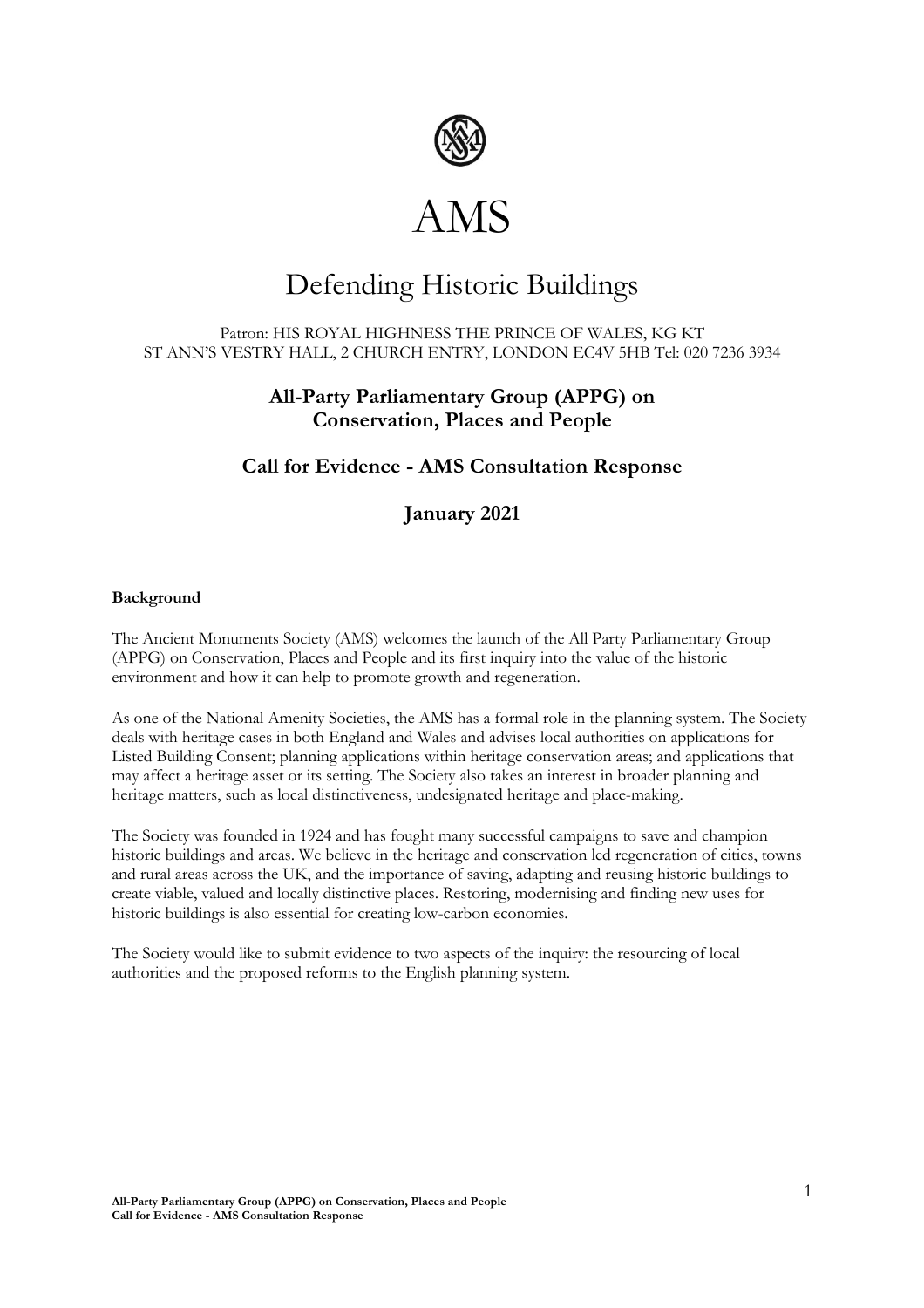### **Call for Evidence Questions**

*Question: What have been the impacts of cuts in local government to the capacity of planning departments to facilitate the conservation and regeneration of sensitive historic areas?*

Various reports and studies commissioned by the IHBC, Historic England and Royal Town Planning Institute over the past decade have shown the impact of local authority budget cuts and additional pressures on the capacity of their planning and conservation departments to make quality and timely planning and listed building decisions and undertake effective forward plan making.

The MHCLG also acknowledges this is a problem, noting in the Planning Reform White Paper that "We recognise that planning departments need to have the right people with the right skills, as well as necessary resources, to implement these reforms successfully" and, further: "We know that local planning departments are under great pressure – with spending per person on planning and development down 60 per cent and shortages of specialist skills such as design and ecology."(p70).

A unique aspect of the British planning and listed building consent systems is that it is 'discretionary', allowing for decisions to be made at the application stage, with broad public consultation and a rigorous process of negotiation between the applicant and planning and conservation staff. This negotiation means that, in general, development is more likely to be granted permission and more likely to achieve positive community and conservation outcomes. The reduction in planning, and particularly conservation staff, has clearly reduced the ability for local authorities to dedicate the time needed to negotiate quality development outcomes, s106 agreements, and to work with owners of listed buildings to achieve the best possible conservation outcomes for their heritage assets, as well as delivering other historic environment services.

The NPPF emphasises the need to determine the level of harm a proposal would likely have on the significance of a heritage asset, yet the quality of information submitted with a planning or listed building application varies greatly. In areas with limited or no dedicated conservation officers, listed building decisions are being managed and decided by planning staff who do not have the expertise to fully understand the nature of a listed building, particularly heritage assets that have various layers of heritage that are not immediately obvious from its outward appearance. They are increasingly relying on the input of the amenity societies who themselves have limited capacity to respond. It is therefore vital that local authorities have well resourced planning departments with qualified design and conservation experts to manage our built and historic environments.

Simply put, local authorities need to be adequately funded and supported to be able to deliver vital planning and heritage outcomes in a quick, efficient and effective manner.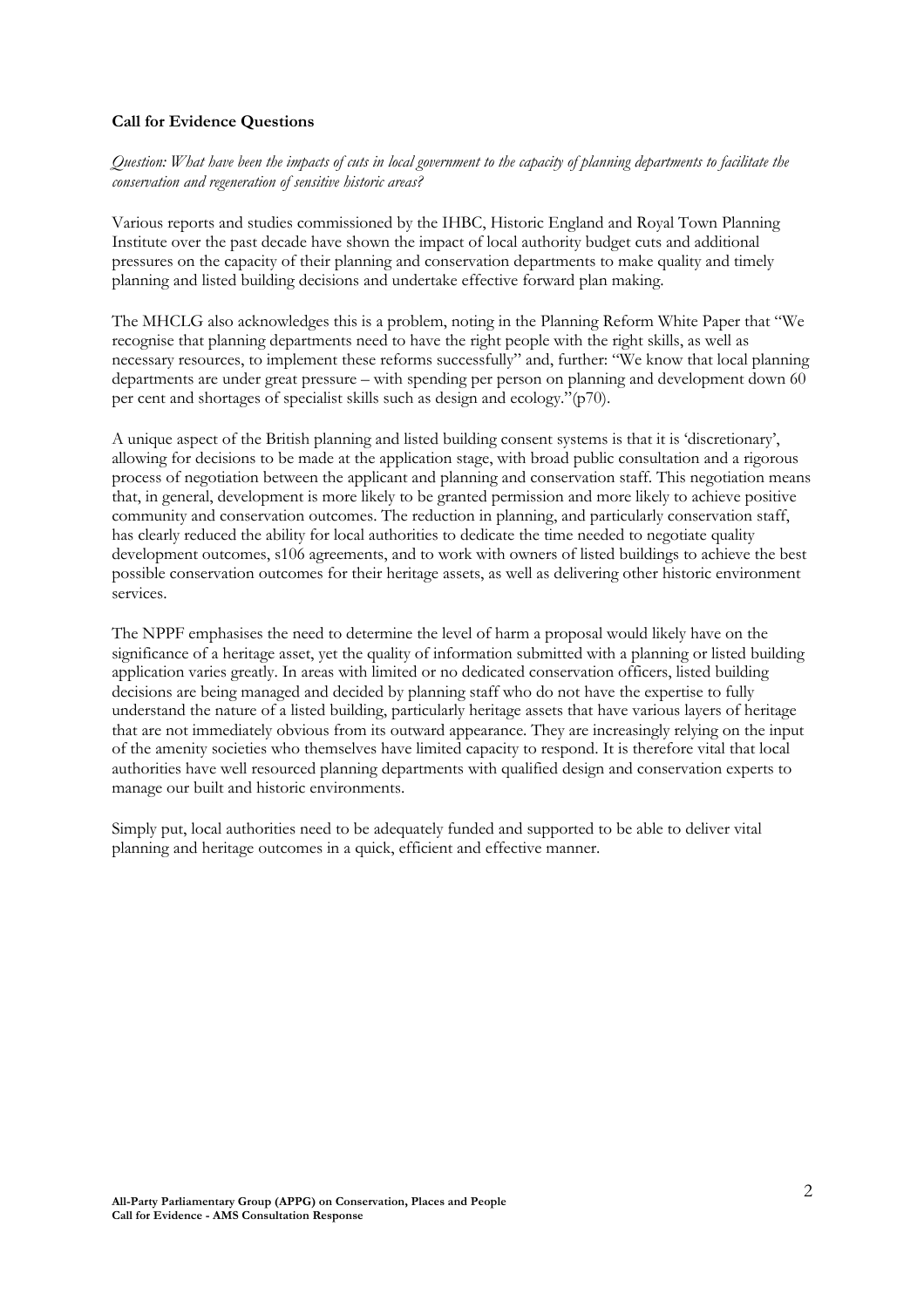*Question: What are the implications of the government's reforms to the English planning system, proposed in the planning white paper, for the conservation and regeneration of historic areas?* 

#### Towards a Zonal System

The White Paper represents a fundamental reform of the English planning system and a desire to 'cut red tape' and simplify an 'overly bureaucratic' process. At the heart of the White Paper is the proposal to replace the current 'discretionary' planning process with a rules-based system and a move towards a zonal approach, introducing three land categories within Local Plans: Growth, Renewal and Protected areas.

In effect this means a 'frontloading' of the system, with a new focus on the plan-making stage and the introduction of "Specific development standards". In areas zoned for Growth and Renewal, development management would be restricted to limited criteria, including height limits, setbacks, and density limits. While it would appear that site specific controls would likely be developed for large scale developments, small-scale developments would in practice be controlled through a blanket set of rules which, by their nature, cannot to respond to local character and conditions, as it would be impossible to define this at the plan-making stage.

The current system allows for expert advice and public involvement at the planning application stage. Individual cases are considered on their merits and involve individual professional judgement and skills on the part of the Planning / Conservation Officer, skill both in the assessment of the interest of the application site and in negotiating with owners and the public at large. This is particularly relevant when dealing with historic buildings and areas, which might be complex and fine-grained. Importantly, Government reporting shows that the overwhelming majority of cases are completed within the statutory or agreed time-frame, demonstrating that the current system is not a hinderance to the timely delivery of planning decisions.

A consequence of 'frontloading' is that once land is zoned, there will be a 'presumption in favour' of permission, diminishing the rights of local communities and their elected representatives, who will be powerless to stop inappropriate development at the time it is proposed. It also removes the role of planning and conservation officers to represent the public interest in the decision making process.

One only has to look at zonal and prescriptive planning systems in other countries (the New South Wales planning system, for example, adopted a standard local plan template and zones across the State in 2006) to see that this leads to a proliferation of mediocre development that simply meets the minimum design requirements. At the same time a strictly zonal system hinders the delivery of high quality development that 'breaks the mould', as the 'discretionary' approach currently enjoyed by local authorities has been removed. In addition, where a proposal is desirable, but not within an appropriate zone, it takes considerable time to update a local plan to allow that development, that would have currently been purely assessed on its impacts.

#### Heritage Protection

The White Paper commits to maintaining existing levels of heritage protection, acknowledging that "The additional statutory protections of listed building consent and conservation area consent have worked well, and the National Planning Policy Framework already sets out strong protections for heritage assets where planning permission or listed building consent is needed. We want to build on this framework as we develop the new planning system" (p58).

However, very little detail was provided in the White Paper about how the new planning system would operate. We understand that in Protected areas, proposals would come forward as now through planning applications being made to the local authority and judged against policies set out in the NPPF and Local Plan. In practical terms, this means maintaining the existing Listed Building Consent process and conservation area controls, which have been successful in protecting the best of the nation's heritage.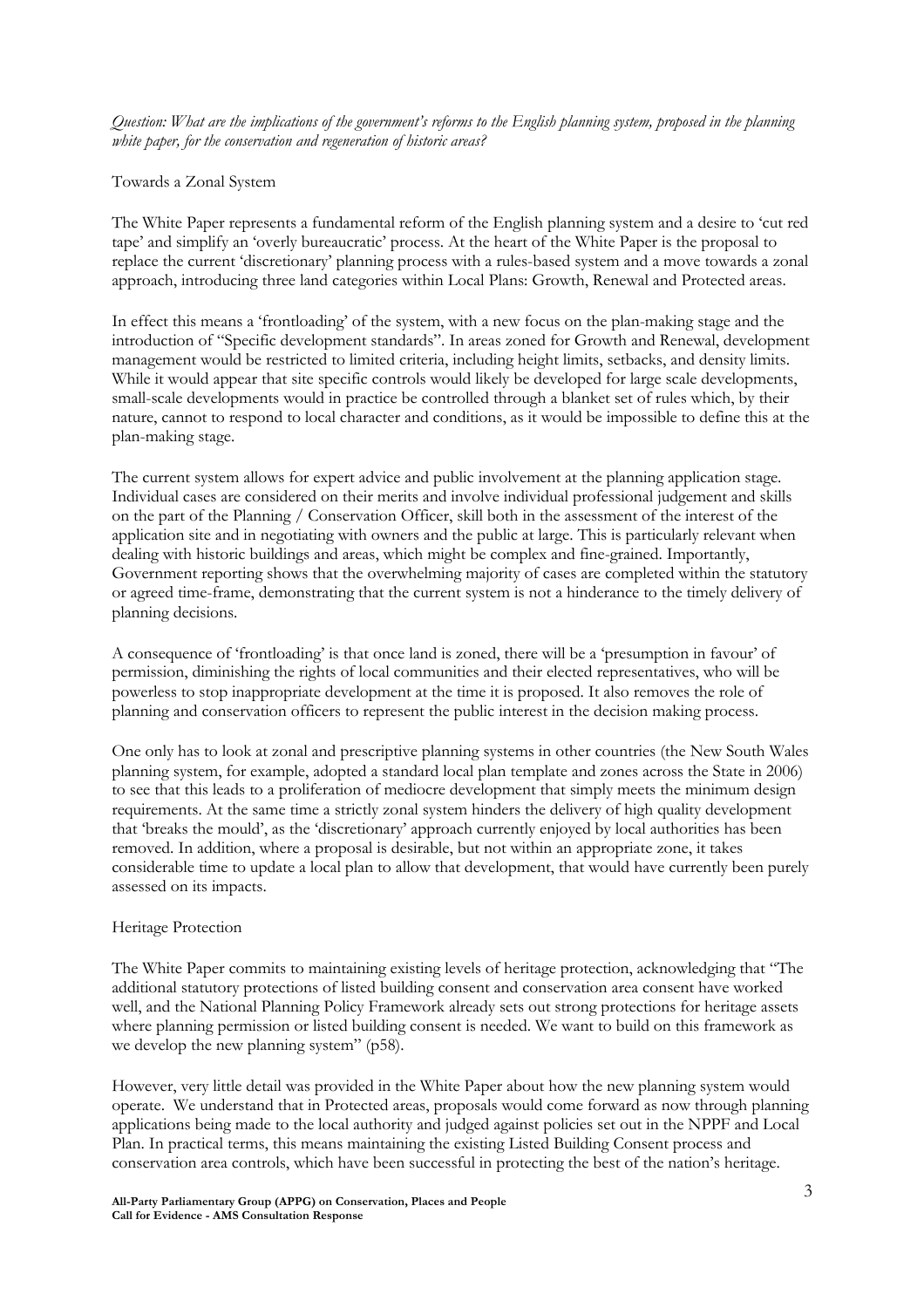The White Paper is, however, relatively silent on what land qualifies as 'Protected'. It mentions national parks, green belts, conservation areas and AONBs, but is unclear how this is applied to other areas, such as the approximately 80% of England that is 'rural'.

We are particularly concerned about historic buildings, groups of buildings or neighbourhoods which are not situated in Protected zones. With a general presumption in favour of development in Growth and Renewal areas, there is no detail about how these assets, and particularly their settings, will be protected, and it is likely that such a presumption will harm heritage sites with such a blanket approach.

The AMS is particularly concerned about what will happen to undesignated heritage, especially outside of Protected areas. Public attitudes towards what is historically and architecturally significant change over time (as, for instance in recent years with industrial, post-war and military sites) and there must be sufficient flexibility in the system to reflect these changes. In some cases, this will lead to new designations. In addition, there is what might be described as 'humble heritage', everyday buildings, townscapes and landscapes which contribute to the local distinctiveness of an area and are often cherished by communities.

Further, many town centres are already conservation areas and have a concentration of civic and listed buildings, thus would be Protected areas, yet these are where local authorities do seek to concentrate new and appropriate mixed use development. There is the risk that this zoning system would promote out-oftown development, further undermining the role of existing town centres and the heritage that makes then special.

We do very much welcome the Government's commitment to local listing and the National Amenity Societies and others in the sector believe that local listing would be more effective if it were offered more statutory protection in the planning system, particularly in light of the development zones proposed.

#### Permitted Development

The White Paper restates the commitment to new permitted development rights to enable the construction of homes above existing buildings (upwards extension) and the demolition of and rebuild of vacant buildings for housing, without the need for usual planning permission to assess the impact on the surrounding development. The heritage sector has for some time made strong arguments against these measures. Permitted development gives no consideration to heritage on the basis that it is excluded, but can be particularly damaging when applied to buildings directly adjacent to a heritage asset, view corridor, or conservation area.

## Technical Expertise

The AMS is very alarmed at the White Paper's stated intention to explore "better ways of securing consent for routine works, to enable local planning authorities to concentrate on conserving and enhancing the most important historic buildings" (p58). This is the proposed use of private certifiers and represents a threat to unbiased decision making. We do not believe it is possible for a professional employed by an owner to present an entirely impartial case, as the financial interest of the client/consultant relationship predominates. There is also a worrying reference to "suitably experienced architectural specialists [having] earned autonomy from routine listed building consents" (p59). Not only is this assumption dangerous, there are also cases where the advice of a historic building consultant or archaeologist is necessary to determine what intervention is appropriate.

#### Design

Another area of the proposed planning reform is the idea that design codes can create 'beauty'. The concept of beauty is very difficult to define in general terms and is ultimately subjective. The idea of a "Fast-track for beauty" is unrealistic and open to interpretation. The concern for the heritage sector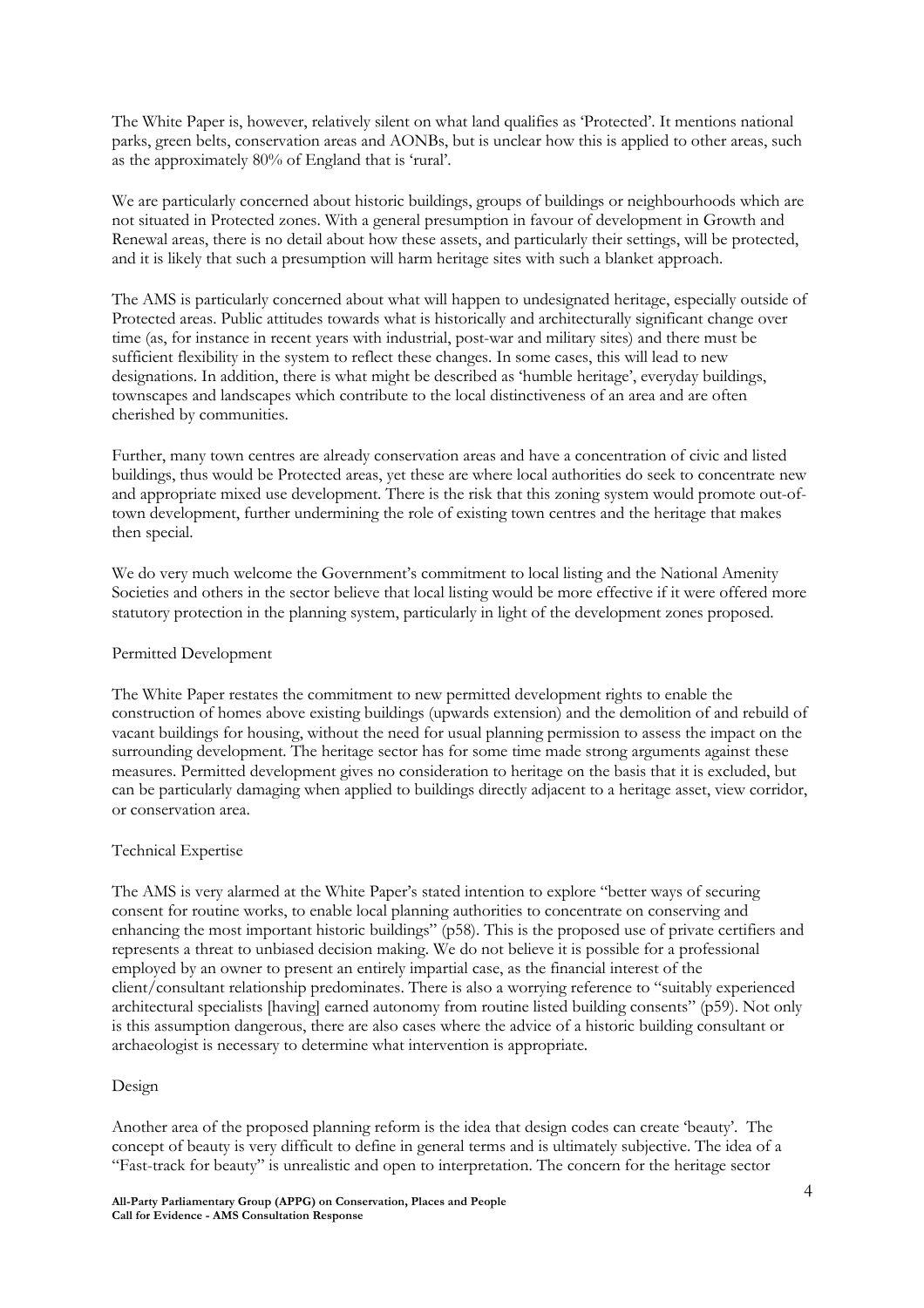would be the assumption that 'pastiche' design constitutes beauty, undermining the real heritage significance of heritage assets and conservation areas.

Plan Making

With regards to plan making, the White Paper aims to "democratise the planning process by putting a new emphasis at the plan-making stage" (p20). While the aspiration to improve community involvement at the plan-making stage is positive, the AMS is concerned that frontloading the system means that communities are disenfranchised from meaningful decision-making when a development is proposed, often long after a plan is made. It is very difficult to comment on something which is presented at an early stage as an abstract concept – and we know this already with outline planning proposals which often do not have the level of detail local residents want to determine the impact on their amenity.

Ross Anthony Case Work Ancient Monuments Society